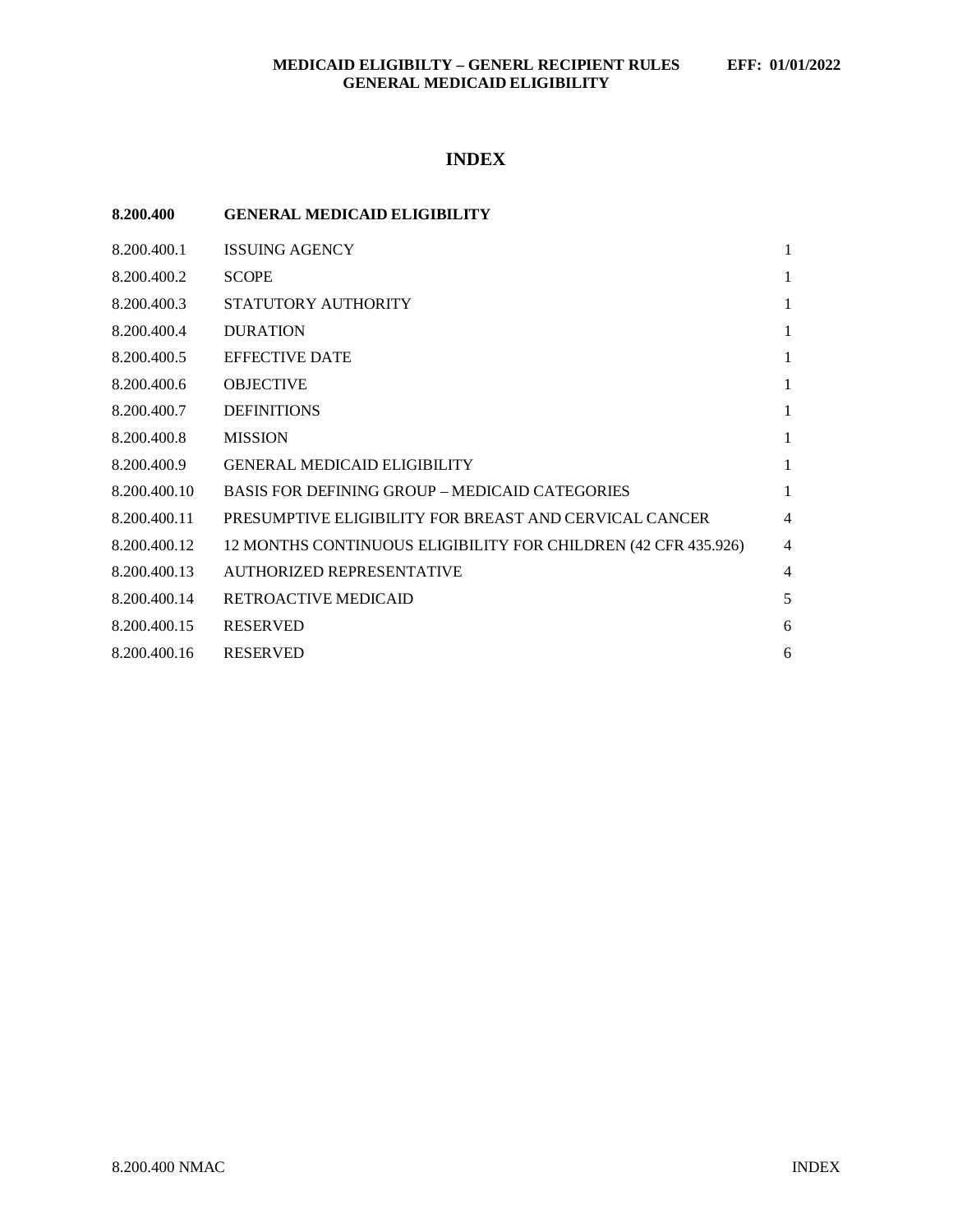#### **TITLE 8 SOCIAL SERVICES CHAPTER 200 MEDICAID ELIGIBILITY - GENERAL RECIPIENT RULES GENERAL MEDICAID ELIGIBILITY**

<span id="page-1-0"></span>**8.200.400.1 ISSUING AGENCY:** New Mexico Human Services Department (HSD). [8.200.400.1 NMAC - Rp, 8.200.400.1 NMAC, 1/1/2019]

<span id="page-1-1"></span>**8.200.400.2 SCOPE:** The rule applies to the general public. [8.200.400.2 NMAC - Rp, 8.200.400.2 NMAC, 1/1/2019]

<span id="page-1-2"></span>**8.200.400.3 STATUTORY AUTHORITY:** The New Mexico medicaid program and other health care programs are administered pursuant to regulations promulgated by the federal department of health and human services under Title XIX of the Social Security Act as amended or by state statute. See Section 27-1-12 et seq., NMSA 1978.

[8.200.400.3 NMAC - Rp, 8.200.400.3 NMAC, 1/1/2019]

<span id="page-1-3"></span>**8.200.400.4 DURATION:** Permanent.

[8.200.400.4 NMAC - Rp, 8.200.400.4 NMAC, 1/1/2019]

<span id="page-1-4"></span>**8.200.400.5 EFFECTIVE DATE:** January 1, 2019, or upon a later approval date by the federal centers for medicare and medicaid services (CMS), unless a later date is cited at the end of the section. [8.200.400.5 NMAC - Rp, 8.200.400.5 NMAC, 1/1/2019]

<span id="page-1-5"></span>**8.200.400.6 OBJECTIVE:** The objective of this rule is to provide specific instructions when determining eligibility for the medicaid program and other health care programs. Generally, applicable eligibility rules are detailed in the medical assistance division (MAD) eligibility policy manual, specifically 8.200.400 NMAC, *General Medicaid Eligibility*. Processes for establishing and maintaining MAD eligibility are detailed in the income support division (ISD) general provisions 8.100 NMAC, *General Provisions for Public Assistance Programs*. [8.200.400.6 NMAC - Rp, 8.200.400.6 NMAC, 1/1/2019]

### <span id="page-1-6"></span>**8.200.400.7 DEFINITIONS:** [**RESERVED**]

<span id="page-1-7"></span>**8.200.400.8 MISSION:** To transform lives. Working with our partners, we design and deliver innovative, high quality health and human services that improve the security and promote independence for New Mexicans in their communities.

[8.200.400.8 NMAC - Rp, 8.200.400.8 NMAC, 1/1/2019; A, 1/1/2022]

<span id="page-1-8"></span>**8.200.400.9 GENERAL MEDICAID ELIGIBILITY:** Medicaid services are jointly financed by the federal government and the state of New Mexico and are administered by medical assistance division (MAD).

**A.** Within broad federal regulations, New Mexico determines categories of eligible recipients, eligibility requirements, types and range of services, levels of provider reimbursement and managed care capitation, and administrative and operating procedures.<br> **B.** New Mexico administers m

**B.** New Mexico administers medical assistance programs using waivers of the Social Security Act for comparability of services, rules for income and resources and freedom of choice of provider.

**C.** Payments for medical and behavioral health services, durable equipment and supplies are made directly to service providers, not to the medicaid eligible recipient.

**D.** This chapter describes the New Mexico categories of medicaid and medical assistance programs eligibility. Each medicaid and medical assistance program includes detailed eligibility requirements which are organized into the following three chapter types:

- **(1)** recipient requirements (.400);
- **(2)** income and resources standards (.500); and
- **(3)** benefit description (.600).

[8.200.400.9 NMAC - Rp, 8.200.400.9 NMAC, 1/1/2019]

### <span id="page-1-9"></span>**8.200.400.10 BASIS FOR DEFINING GROUP - MEDICAID CATEGORIES:**

**A.** Except where noted, the HSD income support division (ISD) determines eligibility in the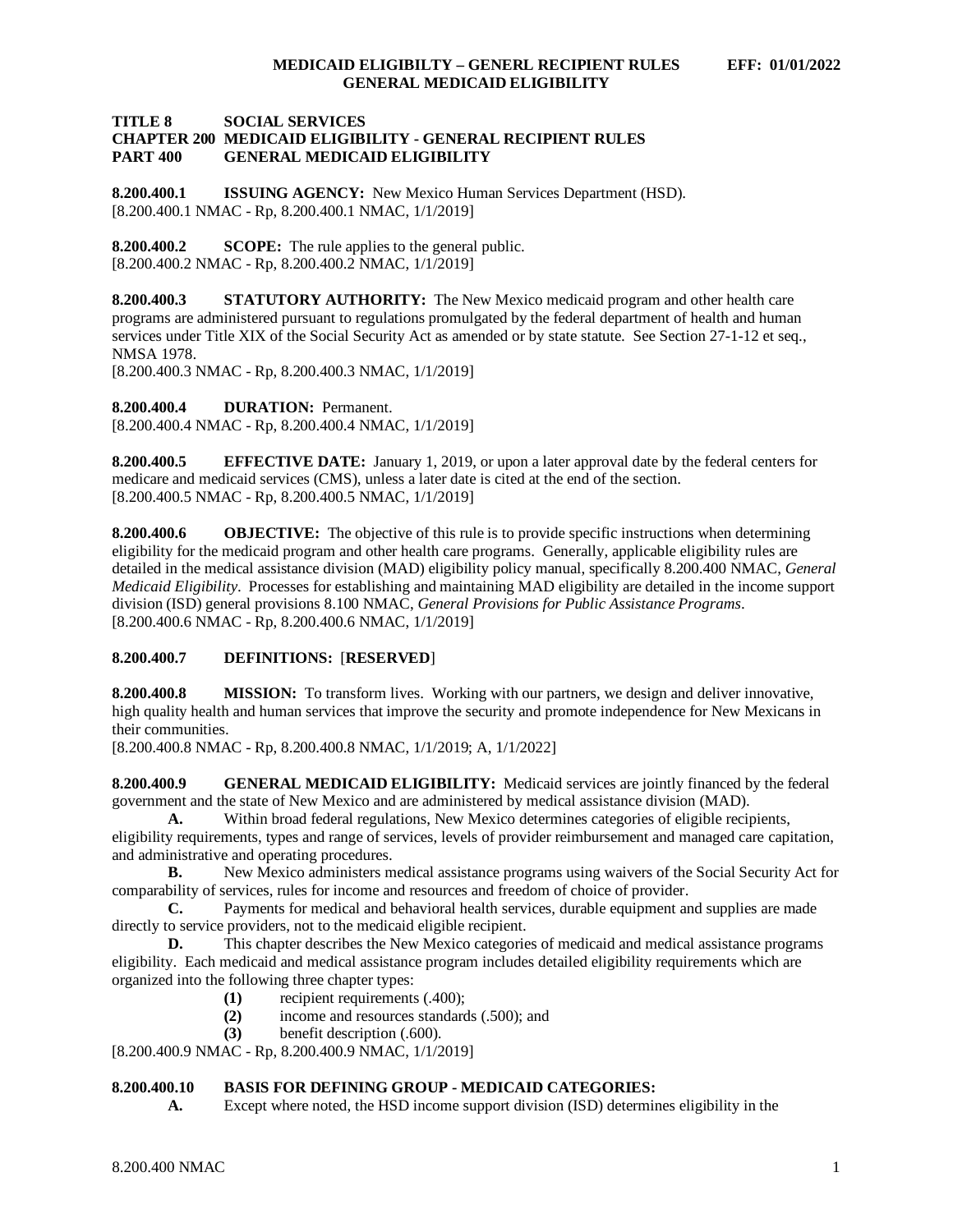categories listed below:

- **(1)** other adult (Category 100);
- **(2)** parent caretaker (Category 200);
- **(3)** pregnant women (Category 300);
- **(4)** pregnancy-related services (Category 301);

**(5)** loss of parent caretaker due to earnings from employment or due to spousal support

(Categories 027 and 028);

- **(6)** newborn (Category 031);
- (7) children under age 19 (Categories 400, 401, 402, 403, 420, and 421);<br>(8) children, youth, and families department medicaid (Categories 017, 0)
- **(8)** children, youth, and families department medicaid (Categories 017, 037, 046, 04, 066,

and 086); and

**(9)** family planning (Category 029).

**B. Medicare savings program (MSP):** MSP assists an eligible recipient with the cost of medicare.

**(1)** Medicare is the federal government program that provides health care coverage for individuals 65 or older; or under 65 who have a disability. Individuals under 65 who have a disability are subject to a waiting period of 24 months from the approval date of social security disability insurance (SSDI) benefits before they receive medicare coverage. Coverage under medicare is provided in four parts.

**(a)** Part A hospital coverage is usually free to beneficiaries when medicare taxes are paid while working.

**(b)** Part B medical coverage requires monthly premiums, co-insurance and deductibles to be paid by the beneficiary.

**(c)** Part C advantage plan allows a beneficiary to choose to receive all medicare health care services through a managed care organization.

**(d)** Part D provides prescription drug coverage.

**(2)** The following MSP programs can assist an eligible recipient with the cost of medicare.

**(a) Qualified medicare beneficiaries (QMB) - Categories 041 and 044:** QMB covers low income medicare beneficiaries who have or are conditionally eligible for medicare Part A. QMB benefits are limited to the following:

- **(i)** cost for the monthly medicare Part B premium;
- **(ii)** cost of medicare deductibles and coinsurance; and
- **(iii)** cost for the monthly medicare Part A premium (for those enrolling

conditionally).

**(b) Specified low-income medicare beneficiaries (SLIMB) - Category 045:**

SLIMB medicaid covers low-income medicare beneficiaries who have medicare Part A. SLIMB is limited to the payment of the medicare Part B premium.

**(c) Qualified individuals 1 (QI1s) - Category 042:** QI1 medicaid covers lowincome medicare beneficiaries who have medicare Part A. QI1 is limited to the payment of the medicare part B premium.

**(d) Qualified disabled working individuals (QDI) - Category 050:** QDI medicaid covers low income individuals who lose entitlement to free medicare Part A hospital coverage due to gainful employment. QDI is limited to the payment of the monthly Part A hospital premium.

**(e) Medicare Part D prescription drug coverage - low income subsidy (LIS) - Category 048:** LIS provides individuals enrolled in medicare Part D with a subsidy that helps pay for the cost of Part D prescription premiums, deductibles and co-payments. An eligible recipient receiving medicaid through QMB, SLMB or QI1 is automatically deemed eligible for LIS and need not apply. Other low-income medicare beneficiaries must meet an income and resource test and submit an application to determine if they qualify for LIS.

## **C. Supplemental security income (SSI) related medicaid:**

**(1) SSI - Categories 001, 003 and 004:** Medicaid for individuals who are eligible for SSI. Eligibility for SSI is determined by the social security administration (SSA). This program provides cash assistance and medicaid for an eligible recipient who is:

- **(a)** aged (Category 001);
- **(b)** blind (Category 003); or
- **(c)** disabled (Category 004).

**(2) SSI medicaid extension - Categories 001, 003 and 004:** MAD provides coverage for certain groups of applicants or eligible recipients who have received supplemental security income (SSI) benefits and who have lost the SSI benefits for specified reasons listed below and pursuant to 8.201.400 NMAC: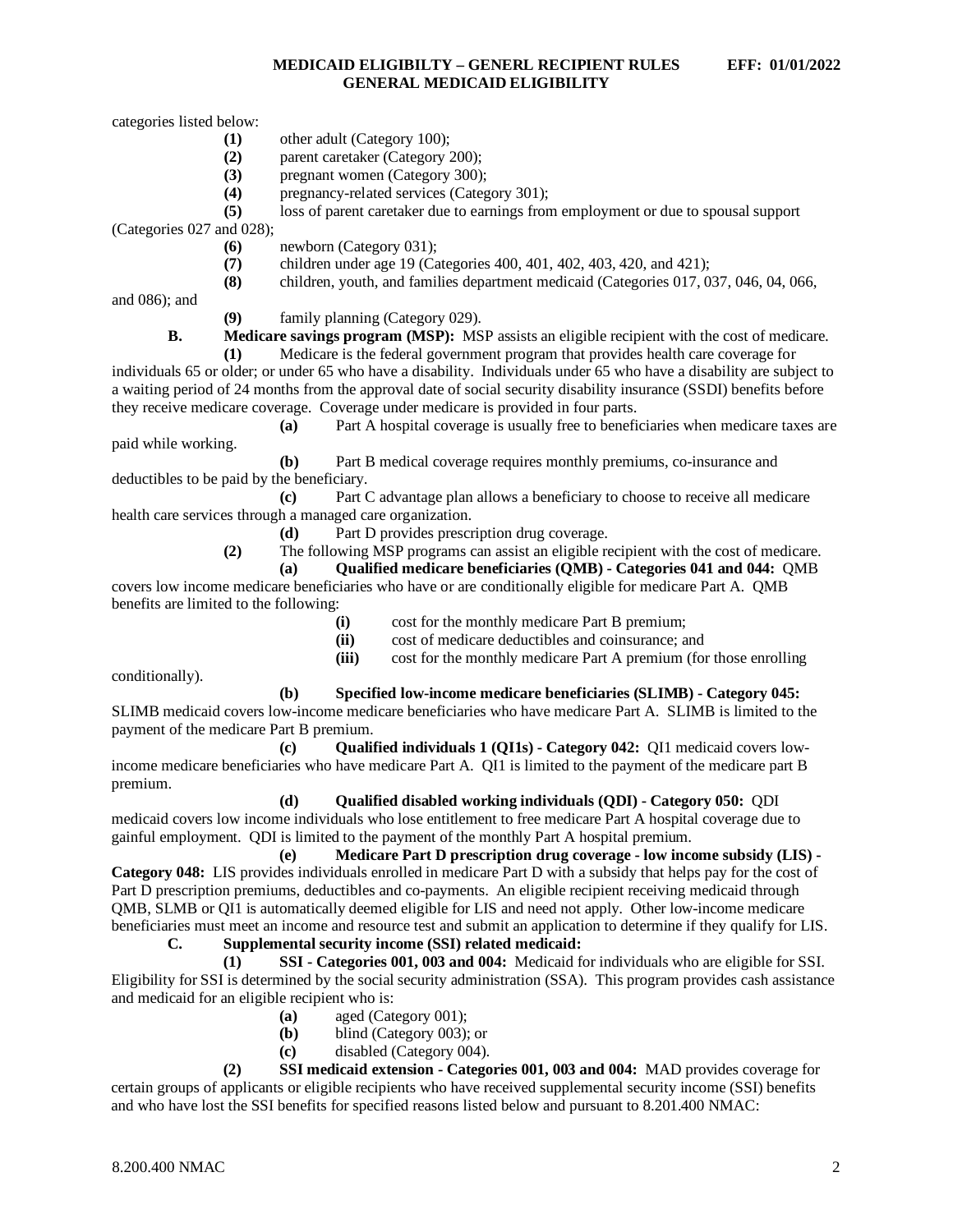- **(a)** the pickle amendment and 503 lead;
- **(b)** early widow(er);
- **(c)** disabled widow(er) and a disabled surviving divorced spouse;
- **(d)** child insurance benefits, including disabled adult children (DAC);
- **(e)** nonpayment SSI status (E01);
- **(f)** revolving SSI payment status "ping-pongs"; and

**(g)** certain individuals who become ineligible for SSI cash benefits and, therefore, may receive up to two months of extended medicaid benefits while they apply for another MAD category of eligibility.

# **(3) Working disabled individuals (WDI) and medicare wait period - Category 074:**

There are two eligibility types:

**(a)** a disabled individual who is employed; or

**(b)** a disabled individual who has lost SSI medicaid due to receipt of SSDI and the individual does not yet qualify for medicare.

# **D. Long term care medicaid:**

**(1)** medicaid for individuals who meet a nursing facility (NF) level of care (LOC), intermediate care facilities for the intellectually disabled (ICF-ID) LOC, or acute care in a hospital. SSI income methodology is used to determine eligibility. An eligible recipient must meet the SSA definition of aged (Category 081); blind (Category 083); or disabled (Category 084).

**(2) Institutional care (IC) medicaid - Categories 081, 083 and 084:** IC covers certain inpatient, comprehensive and institutional and nursing facility benefits.

**(3) Program of all-inclusive care for the elderly (PACE) - Categories 081, 083 and 084:** PACE uses an interdisciplinary team of health professionals to provide dual medicaid/medicare enrollees with coordinated care in a community setting. The PACE program is a unique three-way partnership between the federal government, the state, and the PACE organization. The PACE program is limited to specific geographic service area(s). Eligibility may be subject to a wait list for the following:

- **(a)** the aged (Category 081);
- **(b)** the blind (Category 083); or
- **(c)** the disabled (Category 084).

**(4) Home and community-based 1915 (c) waiver services (HCBS) - Categories 090, 091,** 

**092, 093, 094, 095 and 096:** A 1915(c) waiver allows for the provision of long term care services in home and community based settings. These programs serve a variety of targeted populations, such as people with mental illnesses, intellectual disabilities, or physical disabilities. Eligibility may be subject to a wait list.

- **(a) There are two HCBS delivery models: (i)** traditional agency delivery where HCBS are delivered and managed by
- a MAD enrolled agency; or
- **(ii)** mi via self-directed where an eligible recipient, or his or her

representative, has decision-making authority over certain services and takes direct responsibility to manage the eligible mi via recipient's services with the assistance of a system of available supports; self-direction of services allows an eligible mi via recipient to have the responsibility for managing all aspects of service delivery in a personcentered planning process.

#### **(b) HCBS waiver programs include: (i)** elderly (Category 091), blind (Category 093) and disabled (Category

094);

- **(ii)** medically fragile (Category 095);<br>**(iii)** developmental disabilities (Category
- developmental disabilities (Category 096); and
- **(iv)** self-directed model for Categories 090, 091, 093, 094, 095, 096 and

092).

**E. Emergency medical services for non-citizens (EMSNC):** EMSNC medicaid covers certain noncitizens who either are undocumented or who do not meet the qualifying non-citizen criteria specified in 8.200.410 NMAC. Non-citizens must meet all eligibility criteria for one of the medicaid categories noted in 8.285.400 NMAC, except for citizenship or qualified non-citizen status. Medicaid eligibility for and coverage of services under EMSNC are limited to the payment of emergency services from a medicaid provider.

**F. Refugee medical assistance (RMA) - Categories 049 and 059:** RMA offers health coverage to certain low income refugees during the first eight months from their date of entry to the United States (U.S.) when they do not qualify for other medicaid categories of eligibility. A RMA eligible refugee recipient has access to a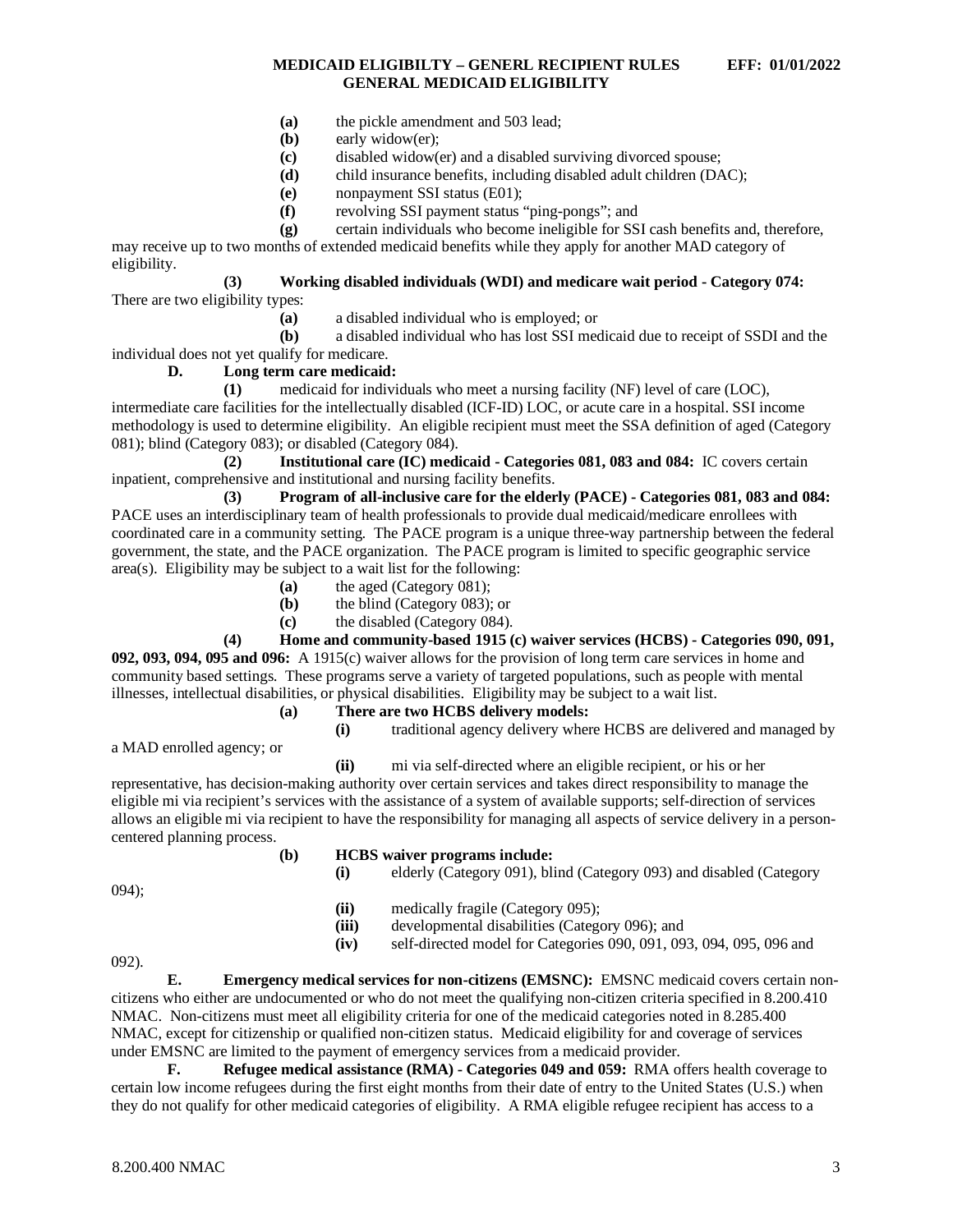benefit package that parallels the full coverage medicaid benefit package. RMA is funded through a grant under Title IV of the Immigration and Nationality Act (INA). A RMA applicant who exceeds the RMA income standards may "spend-down" below the RMA income standards for Category 059 by subtracting incurred medical expenses after arrival into the U.S.

**G. Breast and cervical cancer (BCC) - Category 052:** BCC medicaid provides coverage to an eligible uninsured woman, under the age of 65 who has been screened and diagnosed by the department of health (DOH) as having breast or cervical cancer to include pre-cancerous conditions. The screening criteria are set forth in the centers for disease control and prevention's national breast and cervical cancer early detection program (NBCCEDP). Eligibility is determined using DOH notification and without a separate medicaid application or determination of eligibility.

[8.200.400.10 NMAC - Rp, 8.200.400.10 NMAC, 1/1/2019; A, 1/1/2022]

### <span id="page-4-0"></span>**8.200.400.11 PRESUMPTIVE ELIGIBILITY FOR BREAST AND CERVICAL CANCER:** PE provides immediate access to health services when an individual appears to be eligible for Category 052.

**A. Breast and cervical cancer (BCC) (Category 052):** PE provides temporary medicaid coverage for an uninsured woman, under the age of 65 who has been screened and diagnosed by the DOH as having breast or cervical cancer to include pre-cancerous conditions. Only one PE period is allowed per calendar year.

**B.** PE is determined by a qualified entity certified by HSD. Qualified entities may include community and rural health centers, hospitals, physician offices, local health departments, family planning agencies and schools.

**C.** The PE period begins on the date the provider determines presumptive eligibility and terminates at the end of the following month.

**D.** Providers shall notify the MAD claims processing contractor of the determination within 24-hours of the PE determination.

**E.** For continued medicaid eligibility beyond the PE period, a completed and signed application for medicaid must be submitted to HSD/ISD. An eligible PE provider must submit the application to ISD within 10 calendar days from the receipt of the application.

[8.200.400.11 NMAC - Rp, 8.200.400.11 NMAC, 1/1/2019]

### <span id="page-4-1"></span>**8.200.400.12 12 MONTHS CONTINUOUS ELIGIBILITY FOR CHILDREN (42 CFR 435.926):**

**A.** HSD provides continuous eligibility for the period specified in Subsection B of 8.200.400.14 NMAC for an individual who is:

- **(1)** Under age 19 and
- **(2)** Eligible and enrolled for mandatory or optional coverage under the State plan.

**B.** The continuous eligibility period is 12 months. The continuous eligibility period begins on the effective date of the individual's eligibility or most recent redetermination or renewal of eligibility.

**C.** A child's eligibility may not be terminated during a continuous eligibility period, regardless of any changes in circumstances, unless:

- **(1)** The child attains the maximum age of 19;
- **(2)** The child or child's representative requests a voluntary termination of eligibility;
- (3) The child ceases to be a resident of New Mexico;<br>(4) The agency determines that eligibility was errored

The agency determines that eligibility was erroneously granted at the most recent

determination, redetermination or renewal of eligibility because of agency error or fraud, abuse, or perjury attributed to the child or the child's representative; or

**(5)** The child dies.

[8.200.400.12 NMAC - Rp, 8.200.400.12 NMAC, 1/1/2019]

<span id="page-4-2"></span>**8.200.400.13 AUTHORIZED REPRESENTATIVE:** HSD must permit applicants and beneficiaries to designate an individual or organization to act responsibly on their behalf in assisting with the individual's application and renewal of eligibility and other ongoing communications.

**A.** Such a designation must be in writing including the applicant's signature, and must be permitted at the time of application and at other times. Legal documentation of authority to act on behalf of an applicant or beneficiary under state law, such as a court order establishing legal guardianship or a power of attorney, shall serve in the place of written authorization by the applicant or beneficiary.

- **B.** Representatives may be authorized to:
	- **(1)** sign an application on the applicant's behalf;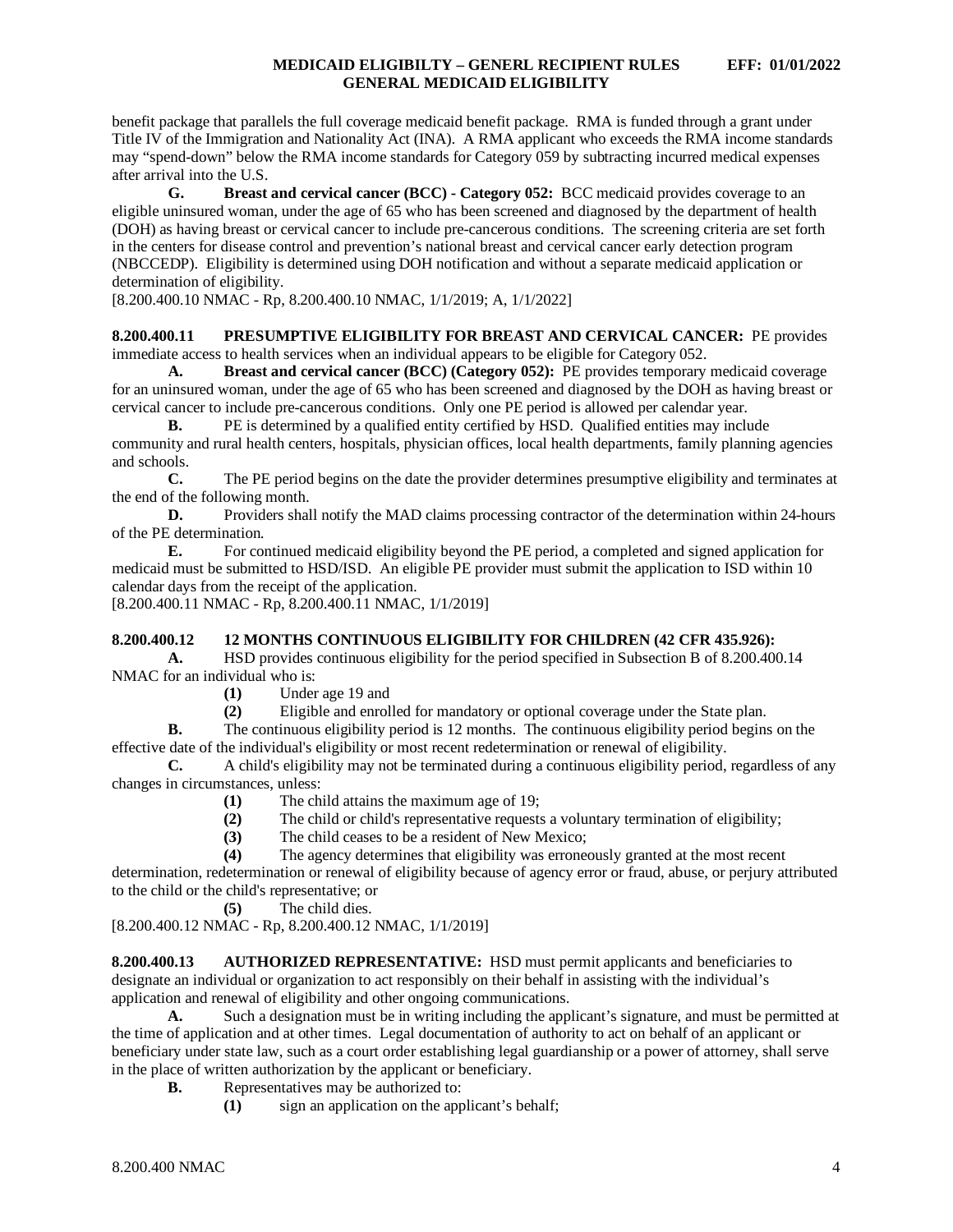**(2)** complete and submit a renewal form;

**(3)** receive copies of the applicant or beneficiary's notices and other communications from the agency; and

**(4)** act on behalf of the applicant or beneficiary in all other matters with the agency.

**C.** The power to act as an authorized representative is valid until the applicant or beneficiary modifies the authorization or notifies the agency that the representative is no longer authorized to act on his or her behalf, or the authorized representative informs the agency that he or she is no longer acting in such capacity, or there is a change in the legal authority upon which the individual's or organization's authority was based. Such notice must be in writing and should include the applicant or authorized representative's signature as appropriate.

**D.** The authorized representative is responsible for fulfilling all responsibilities encompassed within the scope of the authorized representation to the same extent as the individual he or she represents, and must agree to maintain, or be legally bound to maintain, the confidentiality of any information regarding the applicant or beneficiary provided by the agency.

**E.** As a condition of serving as an authorized representative, a provider, staff member or volunteer of an organization must sign an agreement that he or she will adhere to the regulations relating to confidentiality (relating to the prohibition against reassignment of provider claims as appropriate for a health facility or an organization acting on the facility's behalf), as well as other relevant state and federal laws concerning conflicts of interest and confidentiality of information (42 CFR 435.923).

[8.200.400.13 NMAC - Rp, 8.200.400.13 NMAC, 1/1/2019]

# <span id="page-5-0"></span>**8.200.400.14 RETROACTIVE MEDICAID:**

**A.** HSD must make eligibility for medicaid effective no later than the first or up to the third month before the month of application if the individual:

**(1)** Requested coverage for months prior to the application month;

**(2)** received medicaid services, at any time during that period, of a type covered under the

**(3)** would have been eligible for medicaid at the time he or she received the services, if he or she had applied (or an authorized representative has applied for him or her) regardless of whether the individual is alive when application for medicaid is made.

**B.** Eligibility for medicaid is effective on the first day of the month if an individual was eligible at any time during that month.

**C.** Eligibility for each retroactive month is determined separately. Retroactive medicaid must be requested within 180 days of the date of the medicaid application.

**D.** Retroactive medicaid is allowed for up to three months prior to the application month for the following medicaid categories:

- **(1)** other adults (COE 100);
- **(2)** parent caretaker (COE 200);
- **(3)** pregnant women (COE 300);
- **(4)** pregnancy-related services (COE 301);
- **(5)** children under age 19 (COEs 400, 401, 402, 403, 420, and 421);
- **(6)** family planning (COE 029);
- **(7)** children, youth and families department (CYFD COEs 017, 037, 046, 047, 066, and 086);
- supplemental security income (SSI COEs 001, 003, and 004);

**(9)** SSI (COEs 001, 003, and 004, e.g. 503s, disabled adult children, ping pongs, and early

widowers);

plan and;

- **(10)** working disabled individuals (COE 074);
- **(11)** breast and cervical cancer (BCC COE 052);
- **(12)** specified low income beneficiaries (SLIMB COE 045);
- **(13)** qualified individuals (QI1 COE 042);
- **(14)** qualified disabled working individuals (COE 050);
- **(15)** refugees (COE 049); and
- **(16)** institutional care medicaid (COEs 081, 083, and 084) excluding the program for allinclusive care for the elderly (PACE).

**E.** The following categories do not have retroactive medicaid:

**(1)** emergency medical services for non-citizens EMSNC (COE 085). EMSNC provides coverage for emergency services, which may be provided prior to the application month, but is not considered